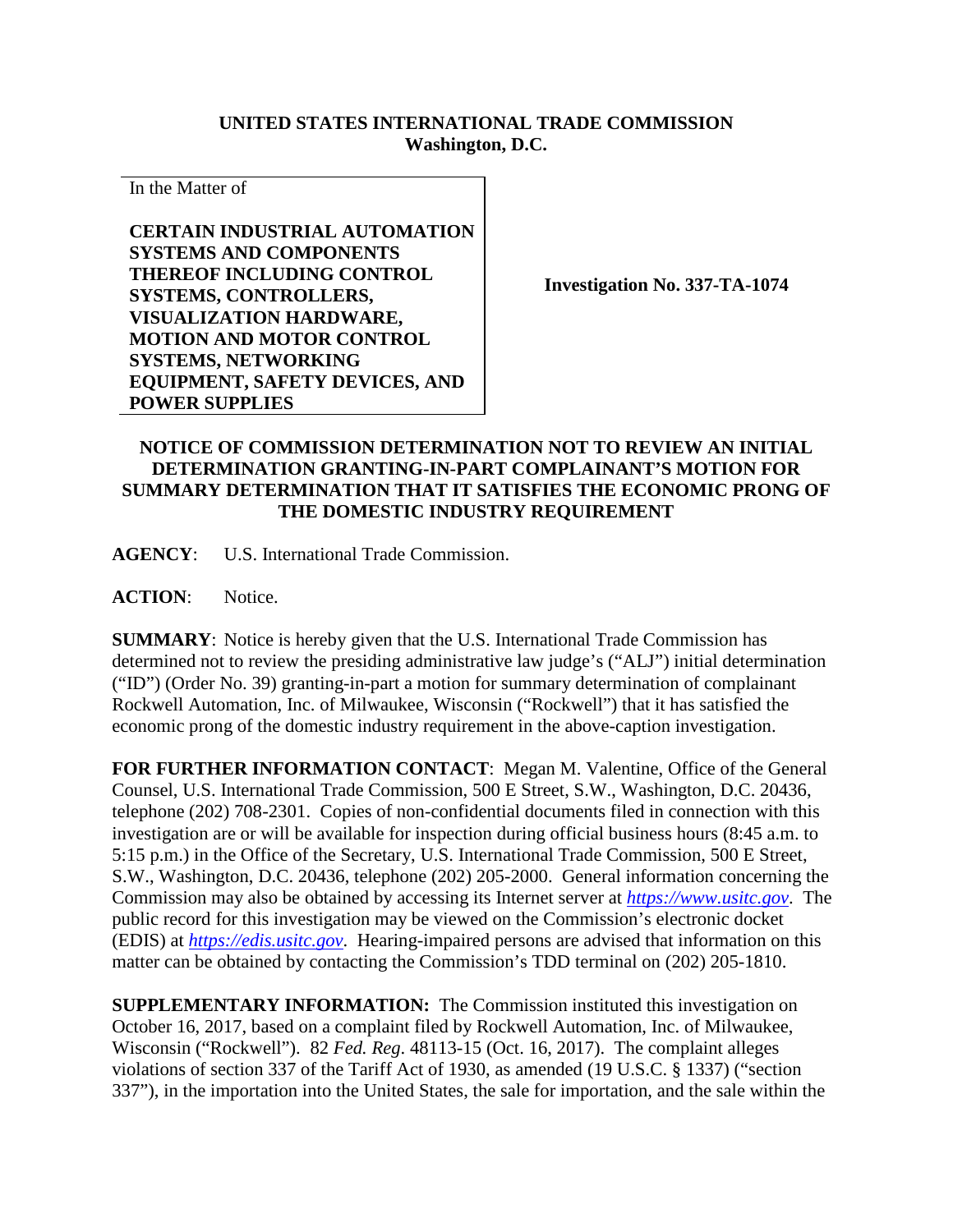United States after importation of certain industrial automation systems and components thereof including control systems, controllers, visualization hardware, motion and motor control systems, networking equipment, safety devices, and power supplies by reason of infringement of U.S. Trademark Reg. No. 1,172,995; U.S. Trademark Reg. No. 696,401; U.S. Trademark Reg. No. 693,780; U.S. Trademark Reg. No. 1,172,994; U.S. Trademark Reg. No. 712,800; U.S. Trademark Reg. No. 712,836; U.S. Trademark Reg. No. 2,510,226; U.S. Trademark Reg. No. 2,671,196; U.S. Trademark Reg. No. 2,701,786; U.S. Trademark Reg. No. 2,412,742; U.S. Copyright Reg. No. TX0008389890; U.S. Copyright Reg. No. TX0008389887; U.S. Copyright Reg. No. TX0008390098; U.S. Copyright Reg. No. TX0008390094; U.S. Copyright Reg. No. TX0008390077; U.S. Copyright Reg. No. TX0008390088; U.S. Copyright Reg. No. TX0008390116; U.S. Copyright Reg. No. TX0008390084; U.S. Copyright Reg. No. TX0008390111; and U.S. Copyright Reg. No. TX0008390091. *Id.* The notice of investigation named the following respondents: Can Electric Limited of Guangdong, China; Capnil (HK) Company Limited of Hong Kong, China; Fujian Dahong Trade Co., Ltd. of Fujian, China; Huang Wei Feng dba A-O-M Industry of Shenzhen, China; PLC-VIP Shop dba VIP Tech Limited of Hong Kong, China; Radwell International, Inc. dba PLC Center of Willingboro, New Jersey; Wenzhou Sparker Group Co. Ltd. dba Sparker Instruments of Wenzhou, China; Yaspro Electronics (Shanghai) Co. Ltd. of Shanghai, China; and other respondents previously found in default. *Id.*; *see* Order No. 16 (Feb. 1, 2018) (unreviewed, Notice (Feb. 26, 2018)); Order No. 32 (June 24, 2018) (unreviewed, Notice (July 24, 2018)). The Office of Unfair Import Investigations is a party to the investigation.

On May 25, 2018, Rockwell filed a motion for summary determination that it has satisfied the economic prong of the domestic industry requirement with respect to the asserted trademarks and copyrights. On June 7, 2018, Radwell filed a response in opposition to the motion. On June 7, 2018, OUII filed a response in support of Rockwell's motion. On June 12, 2018, Rockwell filed a reply in support of its motion. On June 26, 2018, Radwell withdrew its opposition as to Rockwell's reliance on its domestic investments with respect to the asserted trademarks.

On July 12, 2018, the ALJ issued the subject ID (Order No. 39), granting Rockwell's motion in part with respect to certain of Rockwell's domestic investments as to the asserted trademarks. Specifically, the ID finds that Rockwell's domestic investments in its ControlLogix® and PanelView® products satisfy section 337(a)(3)(B) (19 U.S.C.  $1337(a)(3)(B)$ . No party petitioned for review of the ID.

The Commission has determined not to review the ID.